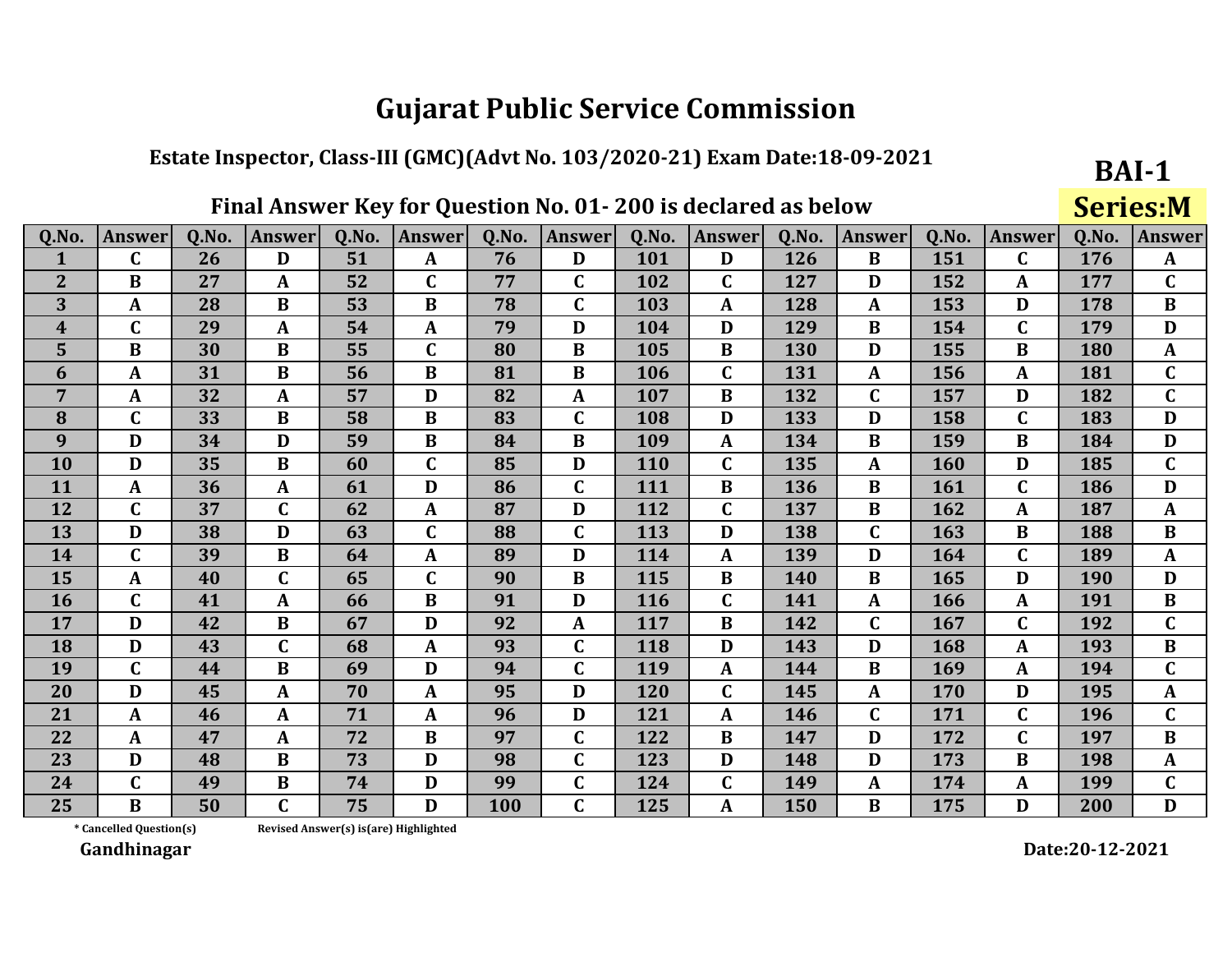#### Estate Inspector, Class-III (GMC)(Advt No. 103/2020-21) Exam Date:18-09-2021

## Final Answer Key for Question No. 01-200 is declared as below

**BAI-1 Series:A** 

| Q.No.          | <b>Answer</b>           | 0.No. | <b>Answer</b> | Q.No.                                 | <b>Answer</b> | Q.No. | <b>Answer</b> | Q.No. | <b>Answer</b> | Q.No. | <b>Answer</b> | Q.No. | <b>Answer</b> | Q.No. | <b>Answer</b> |
|----------------|-------------------------|-------|---------------|---------------------------------------|---------------|-------|---------------|-------|---------------|-------|---------------|-------|---------------|-------|---------------|
| 1              | A                       | 26    | $\mathbf{A}$  | 51                                    | $\mathbf{A}$  | 76    | D             | 101   | $\bf{B}$      | 126   | $\bf{B}$      | 151   | $\mathbf C$   | 176   | D             |
| $\overline{2}$ | A                       | 27    | A             | 52                                    | B             | 77    | $\mathbf C$   | 102   | $\mathbf{C}$  | 127   | $\bf{B}$      | 152   | $\mathbf{A}$  | 177   | $\mathbf{A}$  |
| 3              | D                       | 28    | $\bf{B}$      | 53                                    | D             | 78    | $\mathbf C$   | 103   | D             | 128   | $\mathbf C$   | 153   | $\bf{B}$      | 178   | $\bf{B}$      |
| $\overline{4}$ | $\mathbf C$             | 29    | $\bf{B}$      | 54                                    | D             | 79    | $\mathbf C$   | 104   | A             | 129   | D             | 154   | $\mathbf C$   | 179   | $\mathbf{A}$  |
| 5              | B                       | 30    | $\mathbf C$   | 55                                    | D             | 80    | $\mathbf C$   | 105   | $\bf{B}$      | 130   | $\bf{B}$      | 155   | D             | 180   | D             |
| 6              | D                       | 31    | A             | 56                                    | D             | 81    | $\mathbf C$   | 106   | $\mathbf{C}$  | 131   | $\mathbf{A}$  | 156   | $\mathbf{A}$  | 181   | $\bf{B}$      |
| 7              | A                       | 32    | $\mathbf C$   | 57                                    | C             | 82    | $\bf{B}$      | 107   | B             | 132   | C             | 157   | $\mathbf C$   | 182   | $\mathbf C$   |
| 8              | B                       | 33    | $\bf{B}$      | 58                                    | C             | 83    | $\mathbf{A}$  | 108   | D             | 133   | D             | 158   | $\mathbf{A}$  | 183   | $\bf{B}$      |
| 9              | $\mathbf{A}$            | 34    | A             | 59                                    | D             | 84    | $\mathbf C$   | 109   | $\mathbf{A}$  | 134   | $\bf{B}$      | 159   | $\mathbf{A}$  | 184   | $\mathbf C$   |
| 10             | $\bf{B}$                | 35    | $\mathbf C$   | 60                                    | B             | 85    | $\bf{B}$      | 110   | $\mathbf C$   | 135   | A             | 160   | D             | 185   | $\mathbf{A}$  |
| 11             | $\bf{B}$                | 36    | $\bf{B}$      | 61                                    | $\bf{B}$      | 86    | $\mathbf{A}$  | 111   | A             | 136   | $\mathbf C$   | 161   | $\mathbf C$   | 186   | $\mathbf C$   |
| 12             | $\mathbf{A}$            | 37    | D             | 62                                    | A             | 87    | $\mathbf{A}$  | 112   | B             | 137   | D             | 162   | $\mathbf C$   | 187   | $\bf{B}$      |
| 13             | B                       | 38    | B             | 63                                    | $\mathbf C$   | 88    | $\mathbf C$   | 113   | D             | 138   | D             | 163   | $\bf{B}$      | 188   | $\mathbf{A}$  |
| 14             | D                       | 39    | $\bf{B}$      | 64                                    | $\bf{B}$      | 89    | D             | 114   | $\mathbf C$   | 139   | A             | 164   | $\mathbf{A}$  | 189   | $\mathbf C$   |
| 15             | $\bf{B}$                | 40    | $\mathbf C$   | 65                                    | D             | 90    | D             | 115   | $\mathbf{A}$  | 140   | $\bf{B}$      | 165   | D             | 190   | D             |
| 16             | A                       | 41    | D             | 66                                    | $\mathbf{C}$  | 91    | $\mathbf{A}$  | 116   | $\bf{B}$      | 141   | D             | 166   | $\mathbf{A}$  | 191   | $\mathbf C$   |
| 17             | $\mathbf C$             | 42    | A             | 67                                    | D             | 92    | $\mathbf C$   | 117   | D             | 142   | $\mathbf C$   | 167   | $\mathbf C$   | 192   | $\mathbf{A}$  |
| 18             | D                       | 43    | $\mathbf C$   | 68                                    | $\mathbf C$   | 93    | D             | 118   | $\mathbf{A}$  | 143   | A             | 168   | $\bf{B}$      | 193   | D             |
| 19             | $\bf{B}$                | 44    | A             | 69                                    | D             | 94    | $\mathbf C$   | 119   | $\bf{B}$      | 144   | D             | 169   | D             | 194   | $\mathbf C$   |
| 20             | $\mathbf C$             | 45    | $\mathbf C$   | 70                                    | B             | 95    | $\mathbf{A}$  | 120   | D             | 145   | $\bf{B}$      | 170   | $\mathbf{A}$  | 195   | $\bf{B}$      |
| 21             | $\mathbf{A}$            | 46    | $\bf{B}$      | 71                                    | D             | 96    | $\mathbf C$   | 121   | $\mathbf{A}$  | 146   | $\mathbf C$   | 171   | $\mathbf C$   | 196   | $\mathbf{A}$  |
| 22             | $\bf{B}$                | 47    | D             | 72                                    | A             | 97    | D             | 122   | $\mathbf C$   | 147   | $\bf{B}$      | 172   | $\mathbf C$   | 197   | D             |
| 23             | $\mathbf C$             | 48    | $\mathbf{A}$  | 73                                    | $\mathbf{C}$  | 98    | D             | 123   | D             | 148   | D             | 173   | D             | 198   | $\mathbf{C}$  |
| 24             | B                       | 49    | D             | 74                                    | C             | 99    | C             | 124   | B             | 149   | $\mathbf{A}$  | 174   | D             | 199   | $\bf{B}$      |
| 25             | A                       | 50    | A             | 75                                    | D             | 100   | D             | 125   | A             | 150   | $\mathbf C$   | 175   | $\mathbf C$   | 200   | D             |
|                | * Cancelled Question(s) |       |               | Revised Answer(s) is(are) Highlighted |               |       |               |       |               |       |               |       |               |       |               |

\* Cancelled Question(s)

Gandhinagar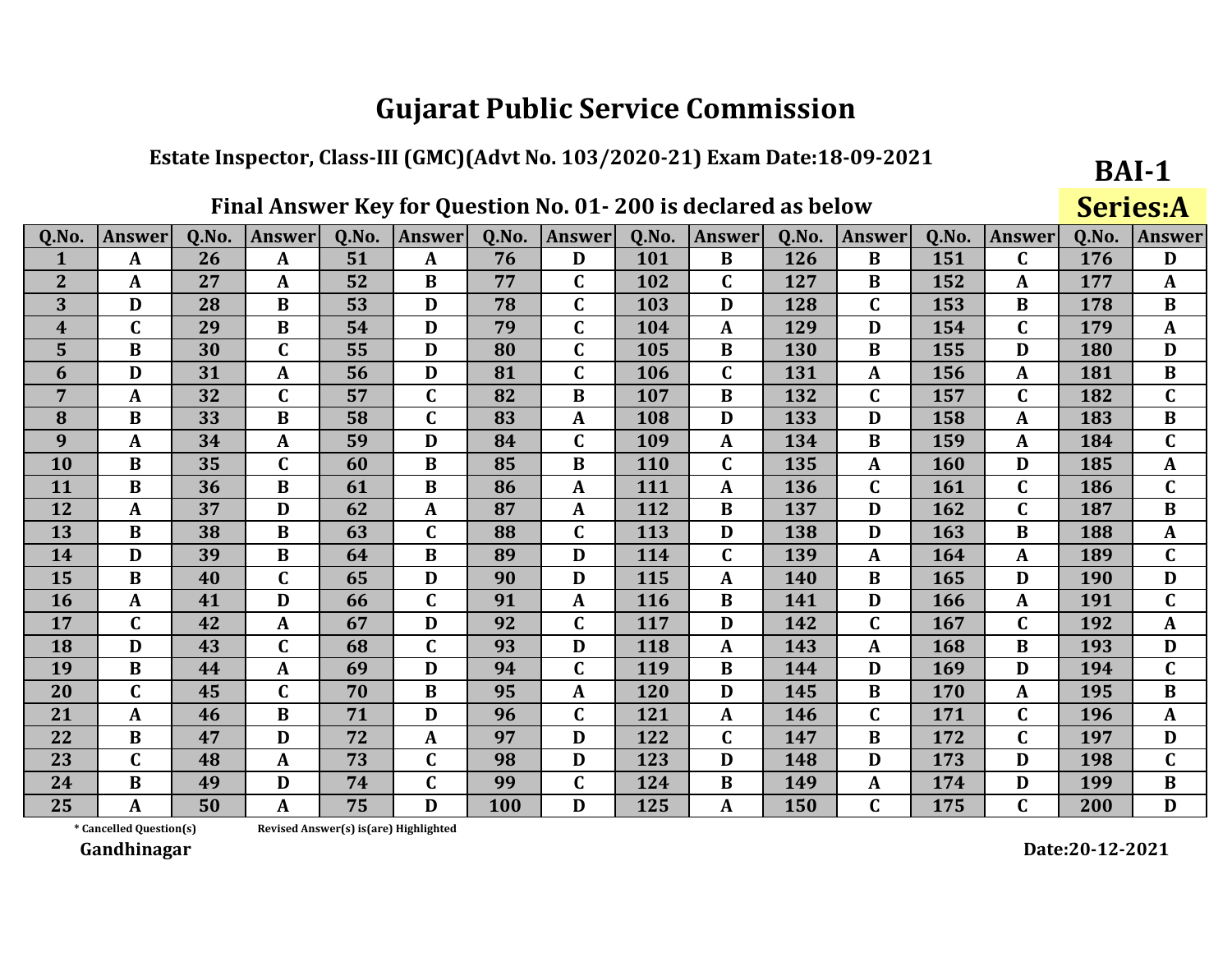#### Estate Inspector, Class-III (GMC)(Advt No. 103/2020-21) Exam Date:18-09-2021

## Final Answer Key for Question No. 01-200 is declared as below

**BAI-1 Series:B** 

| Q.No.            | <b>Answer</b>           | Q.No. | Answer       | 0.No.                                  | <b>Answer</b> | 0.No. | <b>Answer</b> | Q.No.      | Answer       | <b>O.No.</b> | Answer       | 0.No. | <b>Answer</b> | 0.No.      | <b>Answer</b> |
|------------------|-------------------------|-------|--------------|----------------------------------------|---------------|-------|---------------|------------|--------------|--------------|--------------|-------|---------------|------------|---------------|
| $\mathbf{1}$     | $\mathbf{A}$            | 26    | $\bf{B}$     | 51                                     | D             | 76    | $\mathbf C$   | 101        | $\mathbf{A}$ | 126          | $\mathbf{C}$ | 151   | $\mathbf C$   | 176        | $\mathbf{C}$  |
| $\overline{2}$   | B                       | 27    | D            | 52                                     | A             | 77    | D             | 102        | B            | 127          | D            | 152   | $\mathbf C$   | 177        | B             |
| 3                | $\mathbf C$             | 28    | $\mathbf{A}$ | 53                                     | $\mathbf C$   | 78    | D             | 103        | D            | 128          | D            | 153   | $\bf{B}$      | 178        | $\mathbf{A}$  |
| $\boldsymbol{4}$ | $\bf{B}$                | 29    | D            | 54                                     | $\mathbf C$   | 79    | $\mathbf C$   | 104        | $\mathbf C$  | 129          | A            | 154   | $\mathbf{A}$  | 179        | $\mathbf C$   |
| 5                | $\mathbf{A}$            | 30    | $\mathbf{A}$ | 55                                     | D             | 80    | D             | 105        | $\mathbf{A}$ | 130          | $\bf{B}$     | 155   | D             | 180        | D             |
| 6                | $\mathbf{A}$            | 31    | $\mathbf{A}$ | 56                                     | D             | 81    | $\mathbf{A}$  | 106        | $\bf{B}$     | 131          | D            | 156   | $\mathbf{A}$  | 181        | $\mathbf C$   |
| 7                | A                       | 32    | $\bf{B}$     | 57                                     | C             | 82    | $\mathbf{A}$  | 107        | D            | 132          | $\mathbf C$  | 157   | $\mathbf C$   | 182        | $\mathbf{A}$  |
| 8                | $\bf{B}$                | 33    | D            | 58                                     | $\mathbf C$   | 83    | D             | 108        | $\mathbf{A}$ | 133          | A            | 158   | $\bf{B}$      | 183        | D             |
| 9                | $\bf{B}$                | 34    | D            | 59                                     | $\mathbf C$   | 84    | $\mathbf C$   | 109        | $\bf{B}$     | 134          | D            | 159   | D             | 184        | $\mathbf C$   |
| 10               | $\mathbf C$             | 35    | D            | 60                                     | $\mathbf C$   | 85    | $\bf{B}$      | <b>110</b> | D            | 135          | B            | 160   | $\mathbf{A}$  | 185        | $\bf{B}$      |
| 11               | $\mathbf{A}$            | 36    | D            | 61                                     | $\mathbf C$   | 86    | D             | 111        | $\mathbf{A}$ | 136          | $\mathbf C$  | 161   | $\mathbf C$   | 186        | $\mathbf{A}$  |
| 12               | $\mathbf C$             | 37    | $\mathbf C$  | 62                                     | $\bf{B}$      | 87    | $\mathbf{A}$  | 112        | $\mathbf C$  | 137          | B            | 162   | $\mathbf C$   | 187        | D             |
| 13               | $\bf{B}$                | 38    | $\mathbf C$  | 63                                     | A             | 88    | $\bf{B}$      | 113        | D            | 138          | D            | 163   | D             | 188        | $\mathbf C$   |
| 14               | A                       | 39    | D            | 64                                     | $\mathbf{C}$  | 89    | $\mathbf{A}$  | 114        | $\bf{B}$     | 139          | $\mathbf{A}$ | 164   | D             | 189        | $\bf{B}$      |
| 15               | $\mathbf C$             | 40    | B            | 65                                     | B             | 90    | $\bf{B}$      | 115        | $\mathbf{A}$ | 140          | $\mathbf C$  | 165   | $\mathbf C$   | <b>190</b> | D             |
| <b>16</b>        | $\bf{B}$                | 41    | $\bf{B}$     | 66                                     | $\mathbf{A}$  | 91    | $\bf{B}$      | 116        | $\bf{B}$     | 141          | $\bf{B}$     | 166   | D             | 191        | $\mathbf C$   |
| 17               | D                       | 42    | $\mathbf{A}$ | 67                                     | A             | 92    | $\mathbf{A}$  | 117        | $\bf{B}$     | 142          | $\mathbf C$  | 167   | $\mathbf{A}$  | 192        | $\mathbf{A}$  |
| 18               | $\bf{B}$                | 43    | $\mathbf C$  | 68                                     | $\mathbf{C}$  | 93    | $\bf{B}$      | 118        | $\mathbf C$  | 143          | D            | 168   | $\bf{B}$      | 193        | $\bf{B}$      |
| 19               | $\bf{B}$                | 44    | $\bf{B}$     | 69                                     | D             | 94    | D             | 119        | D            | 144          | $\mathbf{A}$ | 169   | $\mathbf{A}$  | 194        | $\mathbf C$   |
| 20               | $\mathbf C$             | 45    | D            | 70                                     | D             | 95    | B             | 120        | $\bf{B}$     | 145          | $\bf{B}$     | 170   | D             | 195        | D             |
| 21               | D                       | 46    | $\mathbf C$  | 71                                     | $\mathbf{A}$  | 96    | $\mathbf{A}$  | 121        | $\mathbf{A}$ | 146          | $\mathbf C$  | 171   | B             | 196        | $\mathbf{A}$  |
| 22               | $\mathbf{A}$            | 47    | D            | 72                                     | $\mathbf C$   | 97    | $\mathbf C$   | 122        | $\mathbf C$  | 147          | B            | 172   | $\mathbf C$   | 197        | $\mathbf C$   |
| 23               | $\mathbf C$             | 48    | $\mathbf C$  | 73                                     | D             | 98    | D             | 123        | D            | 148          | D            | 173   | $\bf{B}$      | 198        | $\mathbf{A}$  |
| 24               | $\mathbf{A}$            | 49    | D            | 74                                     | C             | 99    | B             | 124        | B            | 149          | $\mathbf{A}$ | 174   | $\mathbf C$   | 199        | $\mathbf{A}$  |
| 25               | $\mathbf C$             | 50    | $\bf{B}$     | 75                                     | $\mathbf{A}$  | 100   | $\mathbf C$   | 125        | $\mathbf{A}$ | 150          | $\mathbf C$  | 175   | A             | 200        | D             |
|                  | * Cancelled Question(s) |       |              | Revised Answer(s) is (are) Highlighted |               |       |               |            |              |              |              |       |               |            |               |

Revised Answer(s) is(are) Highlighted

Gandhinagar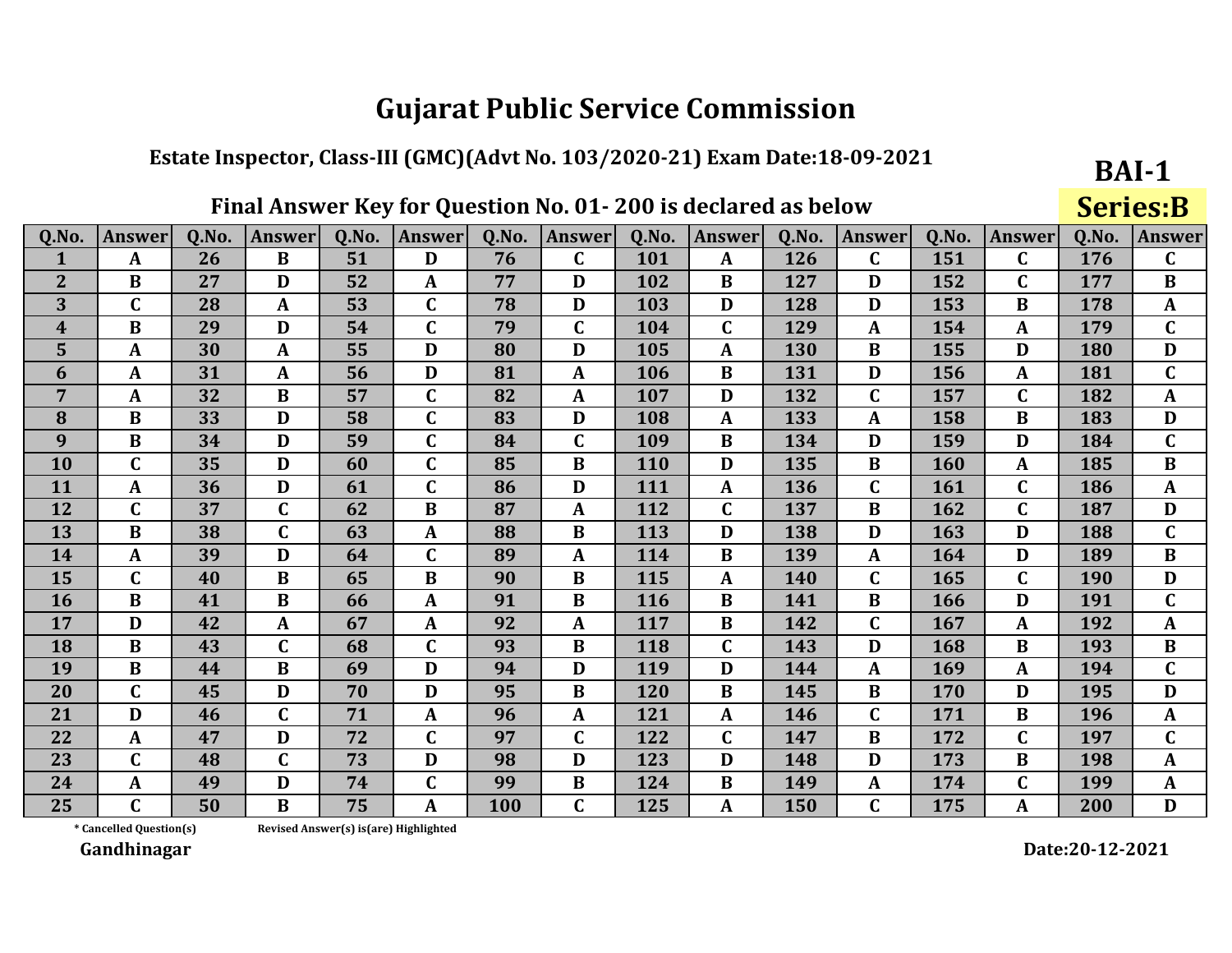#### Estate Inspector, Class-III (GMC)(Advt No. 103/2020-21) Exam Date:18-09-2021

## Final Answer Key for Question No. 01-200 is declared as below

**BAI-1** Series:C

| Q.No.            | <b>Answer</b>           | Q.No. | <b>Answer</b> | 0.No.                                 | <b>Answer</b> | 0.No.      | <b>Answer</b> | 0.No.      | <b>Answer</b> | 0.No. | <b>Answer</b> | 0.No. | <b>Answer</b> | 0.No.      | <b>Answer</b> |
|------------------|-------------------------|-------|---------------|---------------------------------------|---------------|------------|---------------|------------|---------------|-------|---------------|-------|---------------|------------|---------------|
| 1                | D                       | 26    | $\mathbf C$   | 51                                    | A             | 76         | A             | 101        | $\mathbf{A}$  | 126   | $\mathbf{C}$  | 151   | $\mathbf C$   | 176        | $\mathbf{A}$  |
| $\overline{2}$   | $\mathbf{A}$            | 27    | D             | 52                                    | C             | 77         | $\mathbf C$   | 102        | $\mathbf C$   | 127   | B             | 152   | $\mathbf C$   | 177        | D             |
| 3                | $\mathbf C$             | 28    | $\mathbf C$   | 53                                    | D             | 78         | D             | 103        | D             | 128   | D             | 153   | D             | 178        | $\mathbf C$   |
| $\boldsymbol{4}$ | $\mathbf{A}$            | 29    | D             | 54                                    | $\mathbf C$   | 79         | $\bf{B}$      | 104        | $\bf{B}$      | 129   | A             | 154   | D             | 179        | $\bf{B}$      |
| 5                | $\mathbf C$             | 30    | $\bf{B}$      | 55                                    | A             | 80         | $\mathbf C$   | 105        | $\mathbf{A}$  | 130   | $\mathbf C$   | 155   | $\mathbf C$   | 180        | D             |
| 6                | $\bf{B}$                | 31    | D             | 56                                    | $\mathbf{C}$  | 81         | $\mathbf{A}$  | 106        | $\bf{B}$      | 131   | $\bf{B}$      | 156   | D             | 181        | $\mathbf{C}$  |
| 7                | D                       | 32    | $\mathbf{A}$  | 57                                    | D             | 82         | $\bf{B}$      | 107        | $\bf{B}$      | 132   | $\mathbf C$   | 157   | $\mathbf{A}$  | 182        | $\mathbf{A}$  |
| 8                | $\mathbf{A}$            | 33    | $\mathbf C$   | 58                                    | D             | 83         | $\mathbf C$   | 108        | $\mathbf C$   | 133   | D             | 158   | B             | 183        | $\bf{B}$      |
| 9                | D                       | 34    | $\mathbf{C}$  | 59                                    | $\mathbf{C}$  | 84         | $\bf{B}$      | 109        | D             | 134   | A             | 159   | $\mathbf{A}$  | 184        | $\mathbf C$   |
| 10               | $\mathbf{A}$            | 35    | D             | 60                                    | D             | 85         | $\mathbf{A}$  | <b>110</b> | $\bf{B}$      | 135   | $\bf{B}$      | 160   | D             | 185        | D             |
| 11               | A                       | 36    | D             | 61                                    | $\mathbf{A}$  | 86         | $\mathbf{A}$  | 111        | $\mathbf{A}$  | 136   | $\mathbf C$   | 161   | B             | 186        | $\mathbf{A}$  |
| 12               | $\bf{B}$                | 37    | $\mathbf C$   | 62                                    | A             | 87         | $\mathbf A$   | 112        | $\mathbf C$   | 137   | B             | 162   | $\mathbf{C}$  | 187        | $\mathbf C$   |
| 13               | D                       | 38    | $\mathbf{C}$  | 63                                    | D             | 88         | $\bf{B}$      | 113        | D             | 138   | D             | 163   | $\bf{B}$      | 188        | $\mathbf{A}$  |
| 14               | D                       | 39    | $\mathbf C$   | 64                                    | $\mathbf{C}$  | 89         | $\bf{B}$      | 114        | $\bf{B}$      | 139   | A             | 164   | $\mathbf C$   | 189        | $\mathbf{A}$  |
| 15               | D                       | 40    | $\mathbf C$   | 65                                    | $\bf{B}$      | 90         | $\mathbf C$   | 115        | $\mathbf{A}$  | 140   | $\mathbf C$   | 165   | $\mathbf{A}$  | <b>190</b> | D             |
| 16               | D                       | 41    | $\mathbf C$   | 66                                    | D             | 91         | A             | 116        | $\mathbf C$   | 141   | $\mathbf{A}$  | 166   | $\mathbf C$   | 191        | $\mathbf{C}$  |
| 17               | $\mathbf C$             | 42    | $\bf{B}$      | 67                                    | A             | 92         | $\mathbf C$   | 117        | D             | 142   | $\bf{B}$      | 167   | $\bf{B}$      | 192        | $\mathbf C$   |
| 18               | $\mathbf C$             | 43    | $\mathbf{A}$  | 68                                    | $\bf{B}$      | 93         | $\bf{B}$      | 118        | D             | 143   | D             | 168   | $\mathbf{A}$  | 193        | $\bf{B}$      |
| 19               | D                       | 44    | $\mathbf{C}$  | 69                                    | $\mathbf{A}$  | 94         | $\mathbf{A}$  | 119        | $\mathbf{A}$  | 144   | $\mathbf C$   | 169   | $\mathbf C$   | 194        | $\mathbf{A}$  |
| 20               | $\bf{B}$                | 45    | $\bf{B}$      | 70                                    | $\bf{B}$      | 95         | $\mathbf C$   | 120        | $\bf{B}$      | 145   | ${\bf A}$     | 170   | D             | 195        | D             |
| 21               | $\bf{B}$                | 46    | $\mathbf{A}$  | 71                                    | $\bf{B}$      | 96         | $\bf{B}$      | 121        | D             | 146   | $\bf{B}$      | 171   | $\mathbf C$   | 196        | $\mathbf{A}$  |
| 22               | $\mathbf{A}$            | 47    | $\mathbf{A}$  | 72                                    | A             | 97         | D             | 122        | $\mathbf C$   | 147   | D             | 172   | $\mathbf{A}$  | 197        | $\mathbf C$   |
| 23               | $\mathbf C$             | 48    | $\mathbf C$   | 73                                    | $\bf{B}$      | 98         | $\bf{B}$      | 123        | $\mathbf{A}$  | 148   | A             | 173   | D             | 198        | $\bf{B}$      |
| 24               | $\bf{B}$                | 49    | D             | 74                                    | D             | 99         | B             | 124        | D             | 149   | B             | 174   | $\mathbf C$   | 199        | D             |
| 25               | D                       | 50    | D             | 75                                    | $\bf{B}$      | <b>100</b> | $\mathbf C$   | 125        | B             | 150   | D             | 175   | $\bf{B}$      | 200        | $\mathbf{A}$  |
|                  | * Cancelled Question(s) |       |               | Revised Answer(s) is(are) Highlighted |               |            |               |            |               |       |               |       |               |            |               |

Revised Answer(s) is(are) Highlighted

Gandhinagar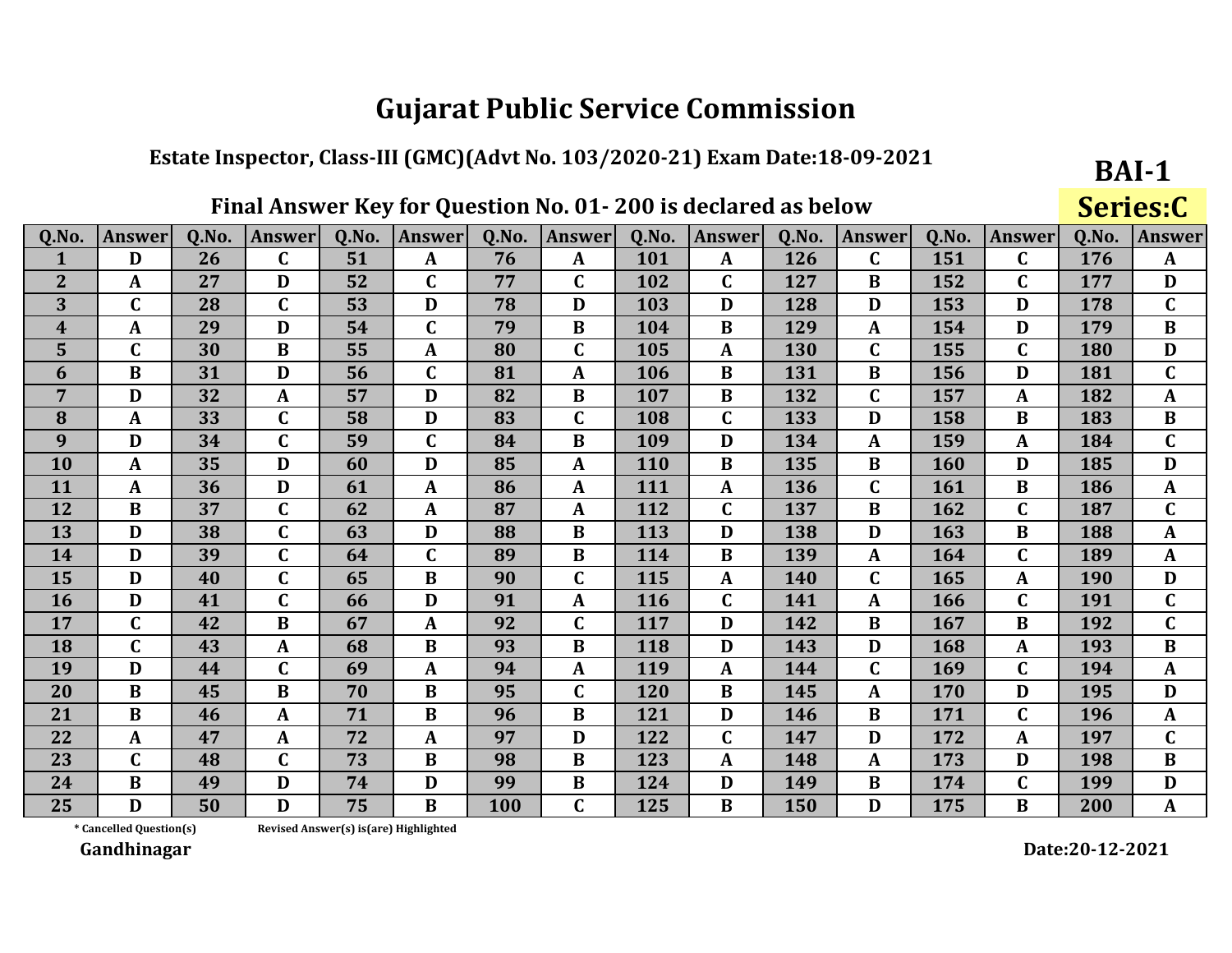#### Estate Inspector, Class-III (GMC)(Advt No. 103/2020-21) Exam Date:18-09-2021

## Final Answer Key for Question No. 01-200 is declared as below

**BAI-1 Series:D** 

| Q.No.          | <b>Answer</b> | Q.No. | <b>Answer</b> | Q.No. | <b>Answer</b> | Q.No. | Answer       | Q.No.      | <b>Answer</b> | Q.No. | <b>Answer</b> | Q.No.      | <b>Answer</b>    | Q.No. | <b>Answer</b> |
|----------------|---------------|-------|---------------|-------|---------------|-------|--------------|------------|---------------|-------|---------------|------------|------------------|-------|---------------|
|                | B             | 26    | A             | 51    | B             | 76    | B            | 101        | A             | 126   | C             | 151        | B                | 176   | $\mathbf{A}$  |
| $\overline{2}$ | A             | 27    | A             | 52    | A             | 77    | D            | 102        | $\mathbf C$   | 127   | B             | 152        | $\mathsf{C}$     | 177   | $\mathbf C$   |
| 3              | $\mathbf C$   | 28    | $\mathbf C$   | 53    | B             | 78    | B            | 103        | D             | 128   | D             | 153        | B                | 178   | $\mathbf{A}$  |
| 4              | B             | 29    | D             | 54    | D             | 79    | B            | 104        | B             | 129   | A             | 154        | C                | 179   | A             |
| 5              | D             | 30    | D             | 55    | B             | 80    | $\mathbf C$  | 105        | A             | 130   | $\mathbf C$   | 155        | A                | 180   | D             |
| 6              | $\mathbf C$   | 31    | A             | 56    | A             | 81    | D            | 106        | $\mathbf C$   | 131   | A             | 156        | $\mathbf C$      | 181   | $\mathbf C$   |
| 7              | D             | 32    | $\mathbf C$   | 57    | C             | 82    | A            | 107        | D             | 132   | B             | 157        | B                | 182   | $\mathbf C$   |
| 8              | $\mathbf C$   | 33    | D             | 58    | D             | 83    | $\mathbf C$  | 108        | D             | 133   | D             | 158        | $\boldsymbol{A}$ | 183   | $\bf{B}$      |
| 9              | D             | 34    | $\mathbf C$   | 59    | $\bf{B}$      | 84    | $\mathbf{A}$ | 109        | A             | 134   | $\mathbf C$   | 159        | $\mathbf C$      | 184   | $\mathbf{A}$  |
| <b>10</b>      | B             | 35    | $\mathbf{A}$  | 60    | $\mathbf C$   | 85    | $\mathbf C$  | <b>110</b> | B             | 135   | A             | <b>160</b> | D                | 185   | D             |
| <b>11</b>      | D             | 36    | $\mathbf C$   | 61    | A             | 86    | $\bf{B}$     | 111        | D             | 136   | B             | 161        | $\mathbf C$      | 186   | $\mathbf{A}$  |
| 12             | A             | 37    | D             | 62    | $\bf{B}$      | 87    | D            | 112        | $\mathbf C$   | 137   | D             | 162        | $\mathbf{A}$     | 187   | $\mathbf C$   |
| 13             | $\mathbf C$   | 38    | D             | 63    | $\mathbf C$   | 88    | A            | 113        | A             | 138   | A             | 163        | D                | 188   | $\bf{B}$      |
| 14             | $\mathbf C$   | 39    | $\mathbf C$   | 64    | B             | 89    | D            | 114        | D             | 139   | $\bf{B}$      | 164        | $\mathsf{C}$     | 189   | D             |
| 15             | D             | 40    | D             | 65    | A             | 90    | A            | 115        | $\bf{B}$      | 140   | D             | 165        | B                | 190   | A             |
| <b>16</b>      | D             | 41    | A             | 66    | A             | 91    | A            | 116        | $\mathbf C$   | 141   | A             | 166        | A                | 191   | $\mathbf{C}$  |
| 17             | $\mathbf C$   | 42    | $\mathbf{A}$  | 67    | $\mathbf{A}$  | 92    | $\bf{B}$     | 117        | $\bf{B}$      | 142   | $\mathbf C$   | 167        | D                | 192   | $\mathbf C$   |
| 18             | $\mathbf C$   | 43    | D             | 68    | B             | 93    | D            | 118        | D             | 143   | D             | 168        | $\mathbf C$      | 193   | D             |
| 19             | $\mathbf C$   | 44    | $\mathbf C$   | 69    | B             | 94    | D            | 119        | A             | 144   | B             | 169        | B                | 194   | D             |
| 20             | $\mathbf C$   | 45    | $\bf{B}$      | 70    | $\mathbf C$   | 95    | D            | 120        | $\mathbf C$   | 145   | A             | 170        | D                | 195   | $\mathbf C$   |
| 21             | $\mathbf C$   | 46    | D             | 71    | A             | 96    | D            | 121        | $\bf{B}$      | 146   | B             | 171        | $\mathsf{C}$     | 196   | D             |
| 22             | B             | 47    | $\mathbf{A}$  | 72    | C             | 97    | $\mathbf C$  | 122        | $\mathbf C$   | 147   | B             | 172        | A                | 197   | A             |
| 23             | A             | 48    | $\bf{B}$      | 73    | B             | 98    | $\mathbf C$  | 123        | D             | 148   | C             | 173        | B                | 198   | $\bf{B}$      |
| 24             | $\mathbf C$   | 49    | A             | 74    | A             | 99    | D            | 124        | A             | 149   | D             | 174        | $\mathbf C$      | 199   | $\mathbf{A}$  |
| 25             | B             | 50    | $\bf{B}$      | 75    | C             | 100   | B            | 125        | B             | 150   | B             | 175        | D                | 200   | D             |

Revised Answer(s) is(are) Highlighted

\* Cancelled Question(s) Gandhinagar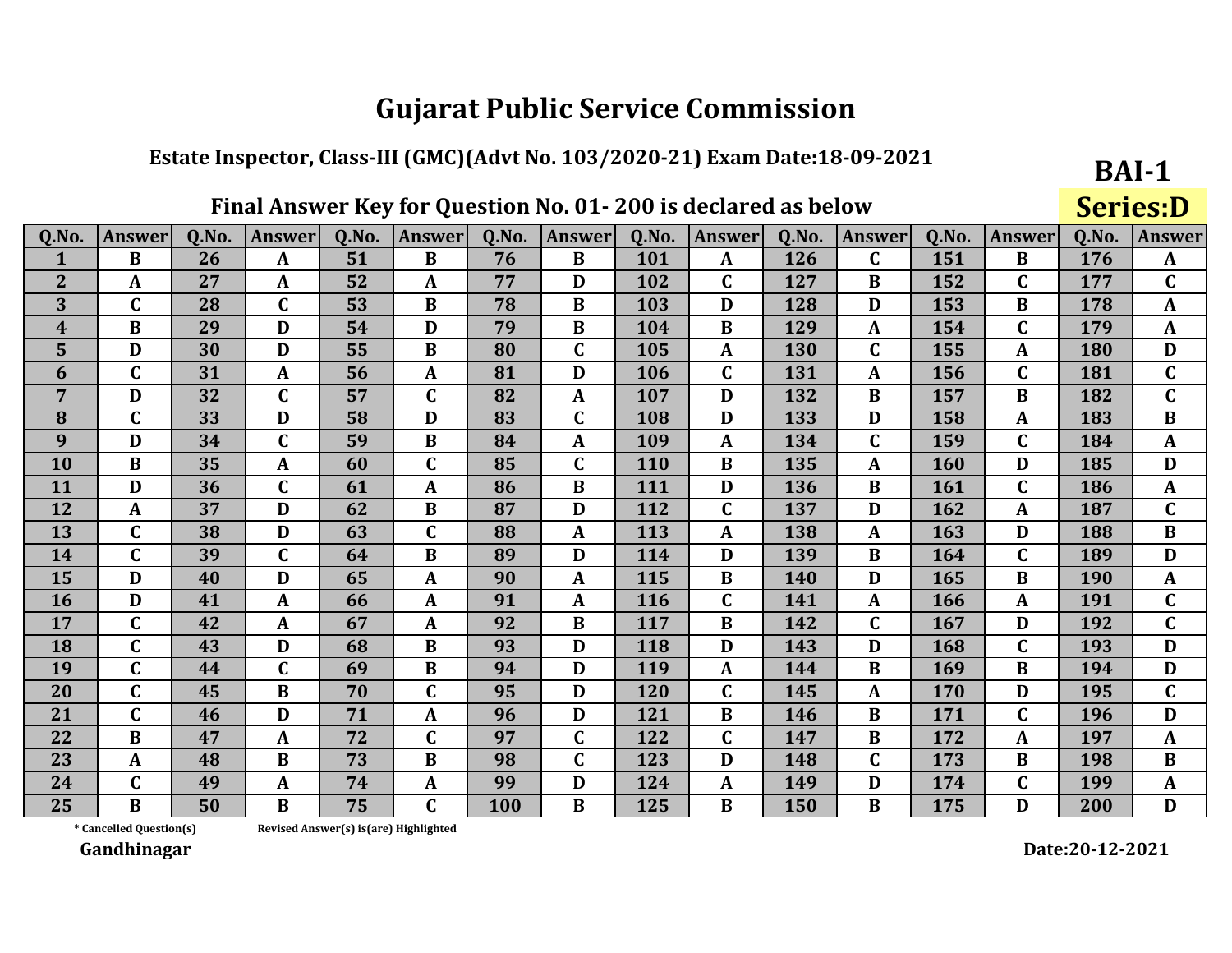#### Estate Inspector, Class-III, (GMC)(Advt No. 103/2020-21) Exam Date:18-09-2021

## Final Answer Key for Question No. 01-200 is declared as below

BAI-2 **Series:M** 

| Q.No.            | <b>Answer</b>           | 0.No. | Answer       | Q.No.                                 | <b>Answer</b> | Q.No. | <b>Answer</b> | Q.No. | Answer       | 0.No. | <b>Answer</b> | 0.No. | <b>Answer</b> | Q.No.      | <b>Answer</b> |
|------------------|-------------------------|-------|--------------|---------------------------------------|---------------|-------|---------------|-------|--------------|-------|---------------|-------|---------------|------------|---------------|
| $\mathbf 1$      | $\bf{B}$                | 26    | $\mathbf C$  | 51                                    | $\bf{B}$      | 76    | $\bf{B}$      | 101   | $\bf{B}$     | 126   | $\bf{B}$      | 151   | $\bf{B}$      | 176        | $\bf{B}$      |
| 2 <sup>1</sup>   | C                       | 27    | A            | 52                                    | A             | 77    | $\mathbf{A}$  | 102   | C            | 127   | A             | 152   | D             | 177        | $\mathbf{A}$  |
| 3                | D                       | 28    | $\bf{B}$     | 53                                    | $\mathbf C$   | 78    | $\mathbf{A}$  | 103   | $\mathbf C$  | 128   | D             | 153   | $\bf{B}$      | 178        | D             |
| $\boldsymbol{4}$ | $\mathbf C$             | 29    | $\bf{B}$     | 54                                    | D             | 79    | $\mathbf C$   | 104   | D            | 129   | A             | 154   | D             | 179        | $\bf{B}$      |
| 5                | A                       | 30    | $\mathbf C$  | 55                                    | $\mathbf C$   | 80    | $\mathbf{A}$  | 105   | $\mathbf C$  | 130   | D             | 155   | $\bf{B}$      | 180        | $\mathbf{A}$  |
| 6                | A                       | 31    | D            | 56                                    | D             | 81    | $\mathbf C$   | 106   | D            | 131   | $\mathbf{A}$  | 156   | D             | 181        | D             |
| 7                | D                       | 32    | $\bf{B}$     | 57                                    | $\bf{B}$      | 82    | $\mathbf{A}$  | 107   | D            | 132   | $\bf{B}$      | 157   | $\mathbf{A}$  | 182        | $\bf{B}$      |
| 8                | $\bf{B}$                | 33    | $\mathbf{A}$ | 58                                    | B             | 83    | D             | 108   | B            | 133   | D             | 158   | D             | 183        | $\mathbf{A}$  |
| 9                | $\mathbf C$             | 34    | $\mathbf{A}$ | 59                                    | $\bf{B}$      | 84    | $\mathbf{A}$  | 109   | $\mathbf{A}$ | 134   | $\bf{B}$      | 159   | $\bf{B}$      | 184        | $\bf{B}$      |
| 10               | $\mathbf C$             | 35    | $\bf{B}$     | 60                                    | D             | 85    | $\bf{B}$      | 110   | $\mathbf A$  | 135   | D             | 160   | $\mathbf C$   | 185        | $\mathbf{A}$  |
| <b>11</b>        | B                       | 36    | A            | 61                                    | $\mathbf{C}$  | 86    | D             | 111   | B            | 136   | $\mathbf C$   | 161   | D             | 186        | $\mathbf C$   |
| 12               | $\bf{B}$                | 37    | D            | 62                                    | $\mathbf{A}$  | 87    | $\mathbf C$   | 112   | D            | 137   | C             | 162   | $\mathbf{A}$  | 187        | $\bf{B}$      |
| 13               | A                       | 38    | $\bf{B}$     | 63                                    | A             | 88    | $\mathbf C$   | 113   | $\bf{B}$     | 138   | $\mathbf C$   | 163   | $\bf{B}$      | 188        | $\bf{B}$      |
| 14               | $\bf{B}$                | 39    | $\bf{B}$     | 64                                    | B             | 89    | D             | 114   | $\mathbf{A}$ | 139   | D             | 164   | $\mathbf C$   | 189        | D             |
| 15               | D                       | 40    | $\mathbf C$  | 65                                    | $\mathbf C$   | 90    | $\mathbf C$   | 115   | $\bf{B}$     | 140   | $\mathbf{A}$  | 165   | $\bf{B}$      | <b>190</b> | $\mathbf{A}$  |
| <b>16</b>        | $\mathbf C$             | 41    | $\mathbf C$  | 66                                    | $\mathbf{A}$  | 91    | $\mathbf C$   | 116   | D            | 141   | $\mathbf{C}$  | 166   | D             | 191        | $\mathbf C$   |
| 17               | $\mathbf C$             | 42    | D            | 67                                    | $\mathbf C$   | 92    | D             | 117   | D            | 142   | A             | 167   | $\mathbf C$   | 192        | D             |
| 18               | D                       | 43    | $\mathbf C$  | 68                                    | D             | 93    | D             | 118   | D            | 143   | D             | 168   | $\mathbf C$   | 193        | D             |
| 19               | D                       | 44    | $\bf{B}$     | 69                                    | D             | 94    | $\mathbf{A}$  | 119   | $\bf{B}$     | 144   | $\mathbf{A}$  | 169   | $\mathbf{A}$  | 194        | $\mathbf C$   |
| 20               | A                       | 45    | $\bf{B}$     | 70                                    | A             | 95    | $\mathbf C$   | 120   | $\mathbf C$  | 145   | $\bf{B}$      | 170   | $\mathbf C$   | 195        | $\bf{B}$      |
| 21               | $\bf{B}$                | 46    | $\mathbf C$  | 71                                    | B             | 96    | D             | 121   | $\mathbf C$  | 146   | A             | 171   | $\bf{B}$      | 196        | D             |
| 22               | $\mathbf C$             | 47    | $\mathbf{A}$ | 72                                    | $\bf{B}$      | 97    | $\mathbf{A}$  | 122   | $\bf{B}$     | 147   | $\mathbf C$   | 172   | $\mathbf{A}$  | 197        | $\mathbf{A}$  |
| 23               | $\bf{B}$                | 48    | D            | 73                                    | D             | 98    | D             | 123   | D            | 148   | $\bf{B}$      | 173   | $\bf{B}$      | 198        | D             |
| 24               | $\mathbf C$             | 49    | D            | 74                                    | A             | 99    | B             | 124   | B            | 149   | C             | 174   | $\mathbf C$   | 199        | D             |
| 25               | $\bf{B}$                | 50    | $\bf{B}$     | 75                                    | $\mathbf{A}$  | 100   | $\mathbf C$   | 125   | $\bf{B}$     | 150   | $\bf{B}$      | 175   | D             | 200        | D             |
|                  | * Cancelled Question(s) |       |              | Revised Answer(s) is(are) Highlighted |               |       |               |       |              |       |               |       |               |            |               |

Revised Answer(s) is(are) Highlighted

Gandhinagar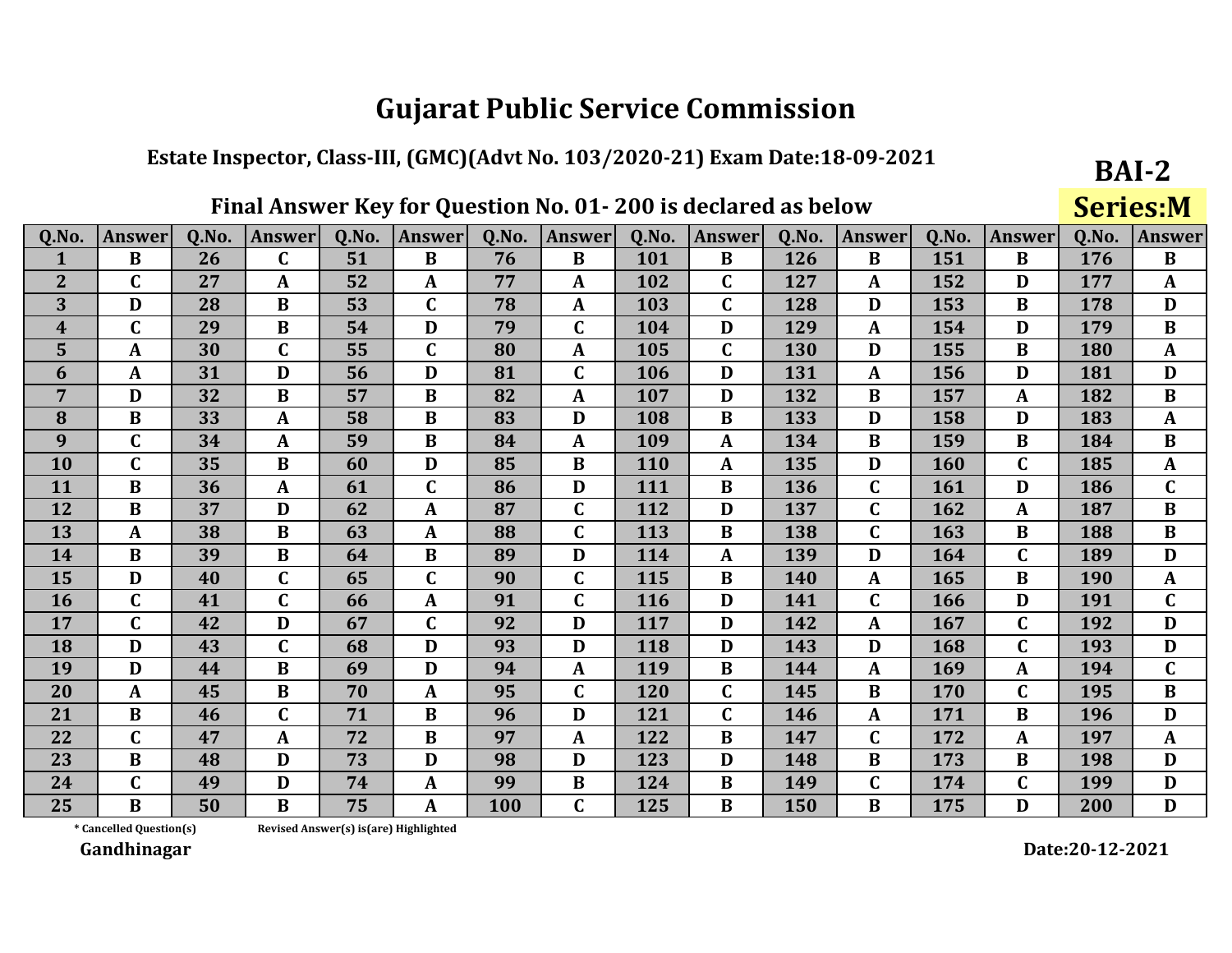#### Estate Inspector, Class-III, (GMC)(Advt No. 103/2020-21) Exam Date:18-09-2021

## Final Answer Key for Question No. 01-200 is declared as below

BAI-2 **Series:A** 

| Q.No.          | <b>Answer</b>           | 0.No. | <b>Answer</b> | Q.No.                                  | <b>Answer</b> | 0.No. | <b>Answer</b> | Q.No.      | <b>Answer</b> | <b>O.No.</b> | <b>Answer</b> | 0.No. | <b>Answer</b> | Q.No.      | <b>Answer</b> |
|----------------|-------------------------|-------|---------------|----------------------------------------|---------------|-------|---------------|------------|---------------|--------------|---------------|-------|---------------|------------|---------------|
| 1              | $\mathbf C$             | 26    | $\mathbf{A}$  | 51                                     | $\mathbf{C}$  | 76    | D             | 101        | $\mathbf C$   | 126          | D             | 151   | $\mathbf C$   | 176        | $\mathbf C$   |
| 2 <sup>2</sup> | D                       | 27    | $\mathbf C$   | 52                                     | D             | 77    | D             | 102        | $\mathbf{A}$  | 127          | C             | 152   | D             | 177        | $\mathbf C$   |
| 3              | $\mathbf C$             | 28    | D             | 53                                     | D             | 78    | D             | 103        | D             | 128          | $\mathbf{C}$  | 153   | D             | 178        | D             |
| 4              | $\bf{B}$                | 29    | D             | 54                                     | A             | 79    | $\bf{B}$      | 104        | $\mathbf{A}$  | 129          | A             | 154   | $\mathbf C$   | 179        | D             |
| 5              | $\bf{B}$                | 30    | $\mathbf{A}$  | 55                                     | $\mathbf C$   | 80    | $\mathbf C$   | 105        | $\bf{B}$      | 130          | $\mathbf C$   | 155   | $\bf{B}$      | 180        | $\mathbf{A}$  |
| 6              | $\mathbf C$             | 31    | B             | 56                                     | D             | 81    | $\mathbf C$   | 106        | $\mathbf{A}$  | 131          | $\bf{B}$      | 156   | D             | 181        | $\bf{B}$      |
| 7              | A                       | 32    | $\bf{B}$      | 57                                     | $\mathbf{A}$  | 82    | $\bf{B}$      | 107        | $\mathbf C$   | 132          | $\mathbf{A}$  | 157   | $\mathbf A$   | 182        | $\mathbf C$   |
| 8              | D                       | 33    | D             | 58                                     | D             | 83    | D             | 108        | B             | 133          | B             | 158   | D             | 183        | $\bf{B}$      |
| 9              | D                       | 34    | $\mathbf{A}$  | 59                                     | $\bf{B}$      | 84    | $\bf{B}$      | 109        | $\mathbf C$   | 134          | $\mathbf C$   | 159   | D             | 184        | $\mathbf C$   |
| 10             | $\bf{B}$                | 35    | $\mathbf{A}$  | 60                                     | $\mathbf C$   | 85    | $\bf{B}$      | <b>110</b> | $\bf{B}$      | 135          | D             | 160   | D             | 185        | $\bf{B}$      |
| <b>11</b>      | B                       | 36    | $\bf{B}$      | 61                                     | B             | 86    | B             | 111        | B             | 136          | B             | 161   | B             | 186        | $\mathbf C$   |
| 12             | A                       | 37    | $\mathbf{A}$  | 62                                     | C             | 87    | $\mathbf{A}$  | 112        | D             | 137          | A             | 162   | $\mathbf C$   | 187        | $\mathbf{A}$  |
| 13             | $\mathbf C$             | 38    | $\mathbf{A}$  | 63                                     | C             | 88    | D             | 113        | $\bf{B}$      | 138          | D             | 163   | D             | 188        | $\bf{B}$      |
| 14             | D                       | 39    | $\mathbf{C}$  | 64                                     | D             | 89    | $\mathbf{A}$  | 114        | D             | 139          | $\bf{B}$      | 164   | $\mathbf C$   | 189        | $\bf{B}$      |
| 15             | $\mathbf C$             | 40    | $\mathbf{A}$  | 65                                     | C             | 90    | D             | 115        | B             | 140          | A             | 165   | A             | <b>190</b> | $\mathbf C$   |
| <b>16</b>      | D                       | 41    | $\mathbf C$   | 66                                     | D             | 91    | $\mathbf{A}$  | <b>116</b> | D             | 141          | D             | 166   | A             | 191        | D             |
| 17             | $\bf{B}$                | 42    | A             | 67                                     | D             | 92    | $\bf{B}$      | 117        | $\mathbf{A}$  | 142          | $\bf{B}$      | 167   | D             | 192        | $\bf{B}$      |
| 18             | $\bf{B}$                | 43    | D             | 68                                     | $\bf{B}$      | 93    | D             | 118        | D             | 143          | $\mathbf{A}$  | 168   | $\bf{B}$      | 193        | $\mathbf{A}$  |
| 19             | $\bf{B}$                | 44    | $\mathbf{A}$  | 69                                     | A             | 94    | B             | 119        | B             | 144          | $\bf{B}$      | 169   | $\mathbf C$   | 194        | $\mathbf{A}$  |
| <b>20</b>      | D                       | 45    | $\bf{B}$      | 70                                     | A             | 95    | D             | 120        | $\mathbf C$   | 145          | $\mathbf{A}$  | 170   | $\mathbf C$   | 195        | B             |
| 21             | $\mathbf C$             | 46    | D             | 71                                     | B             | 96    | $\mathbf C$   | 121        | D             | 146          | $\mathbf C$   | 171   | $\bf{B}$      | 196        | $\mathbf{A}$  |
| 22             | A                       | 47    | $\mathbf C$   | 72                                     | D             | 97    | $\mathbf C$   | 122        | $\mathbf{A}$  | 147          | $\bf{B}$      | 172   | $\bf{B}$      | 197        | D             |
| 23             | A                       | 48    | $\mathbf C$   | 73                                     | B             | 98    | $\mathbf C$   | 123        | $\bf{B}$      | 148          | B             | 173   | $\mathbf{A}$  | 198        | $\bf{B}$      |
| 24             | B                       | 49    | D             | 74                                     | A             | 99    | D             | 124        | $\mathbf C$   | 149          | D             | 174   | B             | 199        | $\bf{B}$      |
| 25             | $\mathbf C$             | 50    | $\mathbf C$   | 75                                     | B             | 100   | A             | 125        | $\bf{B}$      | 150          | $\mathbf{A}$  | 175   | D             | 200        | $\mathbf C$   |
|                | * Cancelled Question(s) |       |               | Revised Answer(s) is (are) Highlighted |               |       |               |            |               |              |               |       |               |            |               |

Revised Answer(s) is(are) Highlighted

Gandhinagar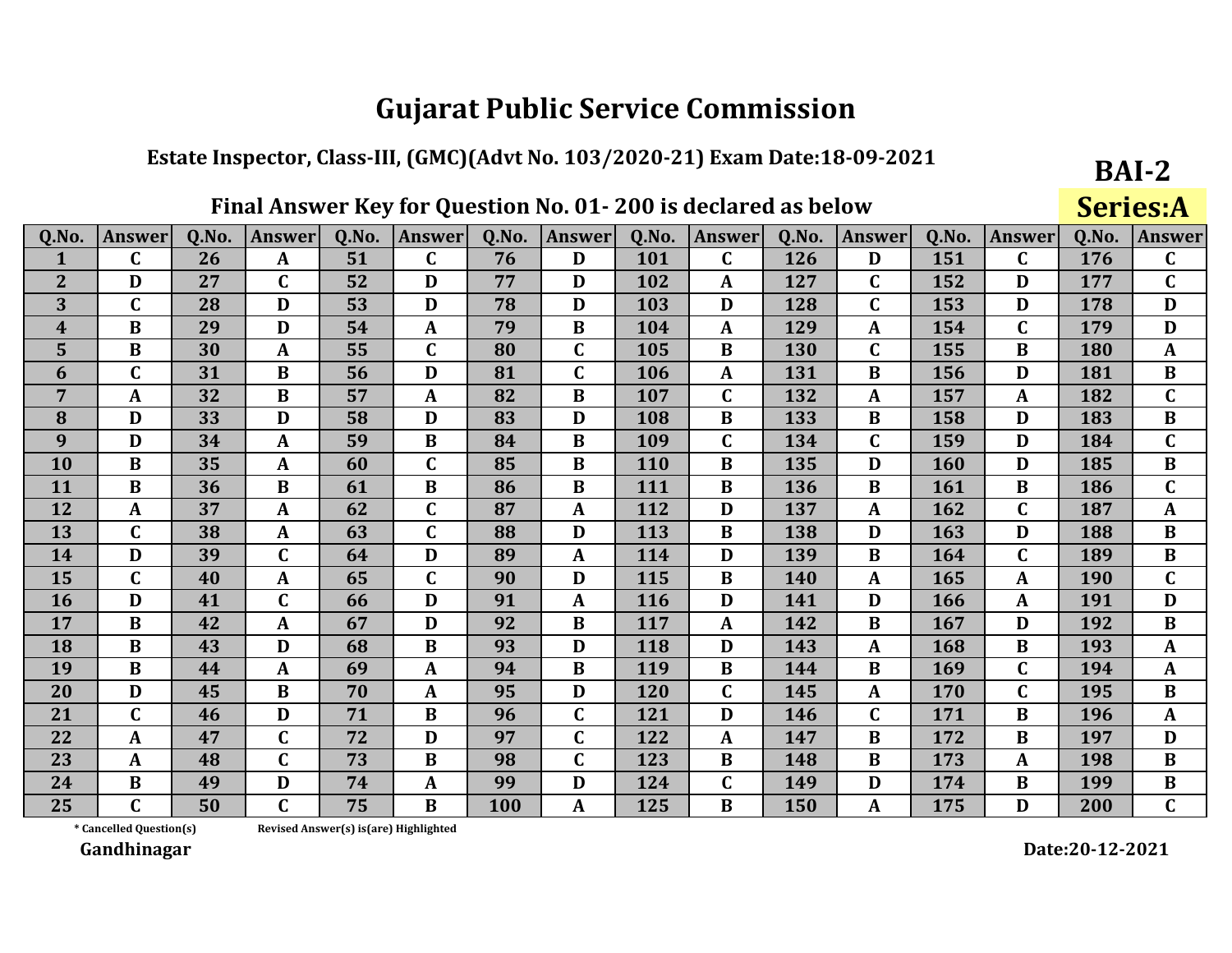#### Estate Inspector, Class-III, (GMC)(Advt No. 103/2020-21) Exam Date:18-09-2021

## Final Answer Key for Question No. 01-200 is declared as below

**BAI-2 Series:B** 

| Q.No.          | <b>Answer</b> | 0.No. | Answer      | 0.No. | Answer       | 0.No. | Answer       | 0.No. | Answer       | 0.No. | Answer       | O.No. | <b>Answer</b> | 0.No. | <b>Answer</b> |
|----------------|---------------|-------|-------------|-------|--------------|-------|--------------|-------|--------------|-------|--------------|-------|---------------|-------|---------------|
| 1              | $\mathbf C$   | 26    | D           | 51    | A            | 76    | D            | 101   | D            | 126   | A            | 151   | D             | 176   | D             |
| $\overline{2}$ | A             | 27    | D           | 52    | B            | 77    | A            | 102   | B            | 127   | D            | 152   | B             | 177   | $\bf{B}$      |
| 3              | D             | 28    | B           | 53    | D            | 78    | D            | 103   | A            | 128   | B            | 153   | A             | 178   | $\bf{B}$      |
| 4              | $\mathbf{A}$  | 29    | A           | 54    | B            | 79    | $\bf{B}$     | 104   | B            | 129   | C            | 154   | $\mathbf{A}$  | 179   | $\bf{B}$      |
| 5              | $\bf{B}$      | 30    | A           | 55    | D            | 80    | $\mathbf C$  | 105   | $\mathbf{A}$ | 130   | C            | 155   | $\bf{B}$      | 180   | D             |
| 6              | D             | 31    | $\bf{B}$    | 56    | $\mathbf C$  | 81    | D            | 106   | $\mathbf C$  | 131   | B            | 156   | $\mathbf{A}$  | 181   | $\mathbf C$   |
| 7              | $\mathbf C$   | 32    | D           | 57    | $\mathbf C$  | 82    | $\mathbf{A}$ | 107   | $\bf{B}$     | 132   | B            | 157   | D             | 182   | $\mathbf{A}$  |
| 8              | $\mathbf C$   | 33    | B           | 58    | $\mathbf{C}$ | 83    | B            | 108   | B            | 133   | A            | 158   | B             | 183   | $\mathbf{A}$  |
| 9              | D             | 34    | A           | 59    | D            | 84    | $\mathbf C$  | 109   | D            | 134   | B            | 159   | B             | 184   | $\bf{B}$      |
| 10             | $\mathbf C$   | 35    | $\bf{B}$    | 60    | $\mathbf{A}$ | 85    | $\bf{B}$     | 110   | A            | 135   | D            | 160   | $\mathbf C$   | 185   | $\mathbf{C}$  |
| 11             | $\mathbf C$   | 36    | D           | 61    | C            | 86    | D            | 111   | $\mathbf C$  | 136   | C            | 161   | $\mathbf C$   | 186   | $\mathbf{A}$  |
| 12             | D             | 37    | D           | 62    | A            | 87    | $\mathbf C$  | 112   | D            | 137   | $\mathbf C$  | 162   | D             | 187   | $\mathbf C$   |
| 13             | D             | 38    | D           | 63    | D            | 88    | $\mathbf C$  | 113   | D            | 138   | D            | 163   | $\mathbf C$   | 188   | D             |
| 14             | $\mathbf{A}$  | 39    | $\bf{B}$    | 64    | A            | 89    | A            | 114   | $\mathbf C$  | 139   | D            | 164   | B             | 189   | D             |
| 15             | $\mathbf C$   | 40    | $\mathbf C$ | 65    | B            | 90    | $\mathbf C$  | 115   | B            | 140   | A            | 165   | B             | 190   | $\mathbf{A}$  |
| 16             | D             | 41    | $\mathbf C$ | 66    | A            | 91    | $\bf{B}$     | 116   | D            | 141   | B            | 166   | $\mathbf C$   | 191   | $\bf{B}$      |
| 17             | $\mathbf{A}$  | 42    | $\bf{B}$    | 67    | $\mathbf C$  | 92    | $\mathbf{A}$ | 117   | $\mathbf{A}$ | 142   | C            | 167   | A             | 192   | $\bf{B}$      |
| 18             | D             | 43    | D           | 68    | B            | 93    | $\bf{B}$     | 118   | D            | 143   | B            | 168   | D             | 193   | D             |
| 19             | $\bf{B}$      | 44    | $\bf{B}$    | 69    | $\mathbf{C}$ | 94    | $\mathbf C$  | 119   | D            | 144   | $\mathbf C$  | 169   | D             | 194   | $\mathbf{A}$  |
| 20             | $\mathbf C$   | 45    | B           | 70    | B            | 95    | D            | 120   | D            | 145   | B            | 170   | B             | 195   | $\mathbf{A}$  |
| 21             | $\bf{B}$      | 46    | B           | 71    | B            | 96    | B            | 121   | B            | 146   | C            | 171   | B             | 196   | $\bf{B}$      |
| 22             | $\mathbf C$   | 47    | A           | 72    | D            | 97    | A            | 122   | $\mathbf C$  | 147   | A            | 172   | A             | 197   | $\mathbf{A}$  |
| 23             | $\mathbf C$   | 48    | D           | 73    | B            | 98    | D            | 123   | D            | 148   | $\bf{B}$     | 173   | $\mathbf C$   | 198   | $\mathbf{A}$  |
| 24             | D             | 49    | A           | 74    | D            | 99    | $\bf{B}$     | 124   | $\mathbf C$  | 149   | B            | 174   | D             | 199   | $\mathbf C$   |
| 25             | $\mathbf C$   | 50    | D           | 75    | $\bf{B}$     | 100   | A            | 125   | A            | 150   | $\mathbf{C}$ | 175   | $\mathbf C$   | 200   | $\mathbf{A}$  |

\* Cancelled Question(s) Revised Answer(s) is(are) Highlighted

Gandhinagar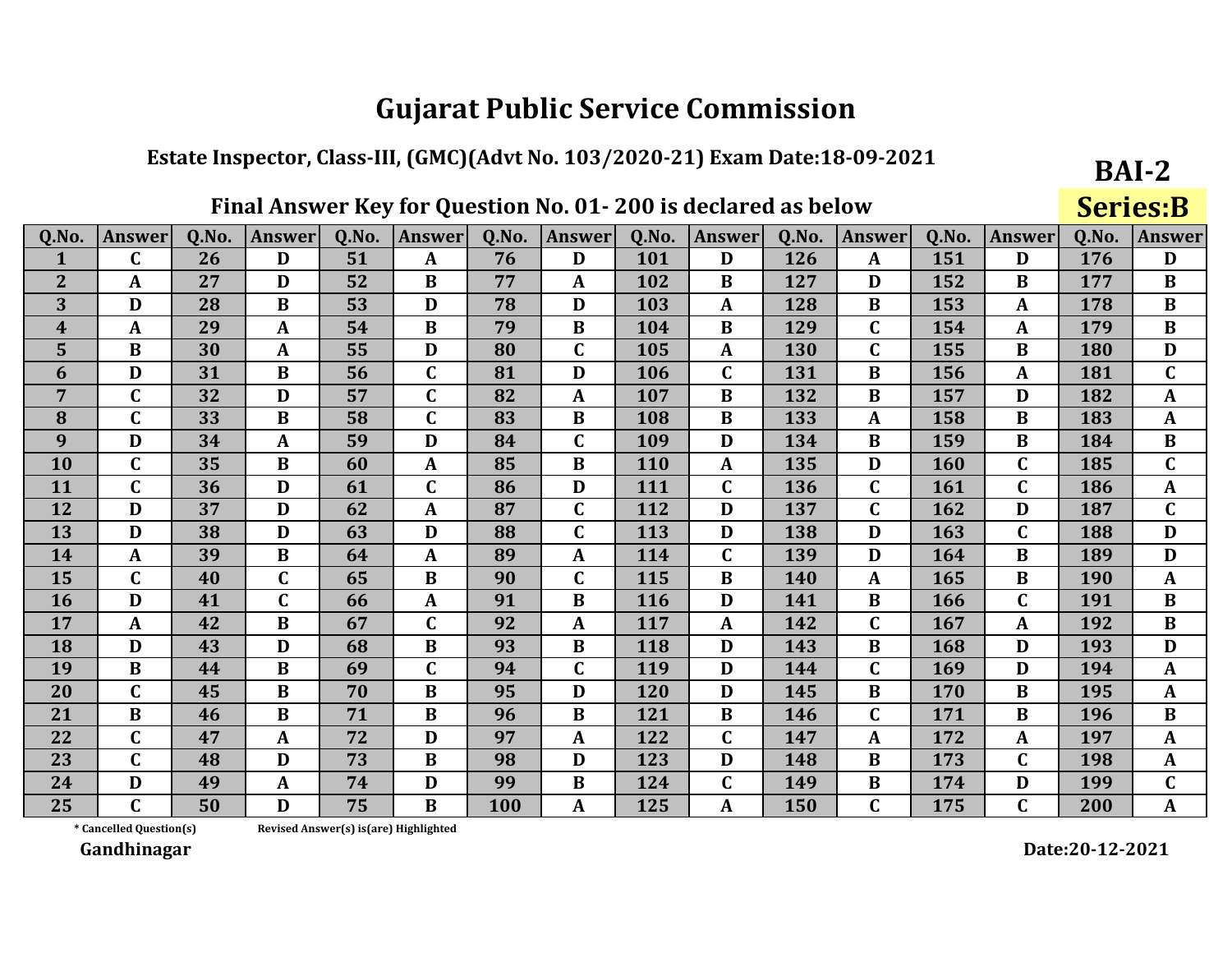#### Estate Inspector, Class-III, (GMC)(Advt No. 103/2020-21) Exam Date:18-09-2021

## Final Answer Key for Question No. 01-200 is declared as below

BAI-2 Series:C

| Q.No.          | <b>Answer</b>           | Q.No. | <b>Answer</b> | 0.No.                                 | <b>Answer</b> | 0.No. | <b>Answer</b> | Q.No. | Answer       | Q.No. | <b>Answer</b> | 0.No. | <b>Answer</b> | 0.No. | <b>Answer</b> |
|----------------|-------------------------|-------|---------------|---------------------------------------|---------------|-------|---------------|-------|--------------|-------|---------------|-------|---------------|-------|---------------|
| $\mathbf{1}$   | $\mathbf C$             | 26    | A             | 51                                    | $\bf{B}$      | 76    | D             | 101   | $\bf{B}$     | 126   | $\mathbf C$   | 151   | $\bf{B}$      | 176   | D             |
| $\overline{2}$ | B                       | 27    | $\mathbf C$   | 52                                    | A             | 77    | A             | 102   | $\mathbf C$  | 127   | A             | 152   | B             | 177   | $\mathbf{A}$  |
| 3              | D                       | 28    | $\bf{B}$      | 53                                    | $\bf{B}$      | 78    | D             | 103   | $\bf{B}$     | 128   | D             | 153   | D             | 178   | D             |
| 4              | $\bf{B}$                | 29    | $\mathbf C$   | 54                                    | $\mathbf C$   | 79    | D             | 104   | $\mathbf C$  | 129   | D             | 154   | A             | 179   | $\bf{B}$      |
| 5              | $\bf{B}$                | 30    | $\bf{B}$      | 55                                    | D             | 80    | D             | 105   | $\bf{B}$     | 130   | $\bf{B}$      | 155   | A             | 180   | $\mathbf C$   |
| 6              | $\bf{B}$                | 31    | $\bf{B}$      | 56                                    | $\bf{B}$      | 81    | $\bf{B}$      | 106   | $\mathbf C$  | 131   | $\bf{B}$      | 156   | B             | 181   | $\bf{B}$      |
| $\overline{7}$ | $\mathbf{A}$            | 32    | D             | 57                                    | A             | 82    | $\mathbf C$   | 107   | $\mathbf{A}$ | 132   | A             | 157   | $\mathbf{A}$  | 182   | $\mathbf C$   |
| 8              | D                       | 33    | $\bf{B}$      | 58                                    | D             | 83    | D             | 108   | $\bf{B}$     | 133   | $\mathbf C$   | 158   | $\mathbf A$   | 183   | $\mathbf C$   |
| 9              | $\mathbf{A}$            | 34    | D             | 59                                    | $\bf{B}$      | 84    | $\mathbf C$   | 109   | $\bf{B}$     | 134   | D             | 159   | $\mathbf C$   | 184   | D             |
| 10             | D                       | 35    | $\bf{B}$      | 60                                    | A             | 85    | $\mathbf{A}$  | 110   | $\mathbf C$  | 135   | $\mathbf C$   | 160   | A             | 185   | $\mathbf C$   |
| 11             | $\mathbf{A}$            | 36    | D             | 61                                    | D             | 86    | A             | 111   | D            | 136   | D             | 161   | $\mathbf C$   | 186   | D             |
| 12             | $\bf{B}$                | 37    | $\mathbf{A}$  | 62                                    | $\bf{B}$      | 87    | D             | 112   | $\bf{B}$     | 137   | B             | 162   | A             | 187   | D             |
| 13             | D                       | 38    | D             | 63                                    | $\mathbf{A}$  | 88    | $\bf{B}$      | 113   | $\mathbf{A}$ | 138   | B             | 163   | D             | 188   | $\bf{B}$      |
| 14             | $\bf{B}$                | 39    | $\bf{B}$      | 64                                    | $\bf{B}$      | 89    | $\mathbf C$   | 114   | $\mathbf{A}$ | 139   | $\bf{B}$      | 164   | $\mathbf{A}$  | 189   | $\mathbf{A}$  |
| 15             | D                       | 40    | $\mathbf C$   | 65                                    | A             | 90    | $\mathbf C$   | 115   | $\bf{B}$     | 140   | D             | 165   | B             | 190   | $\mathbf{A}$  |
| <b>16</b>      | $\mathbf C$             | 41    | D             | 66                                    | C             | 91    | $\bf{B}$      | 116   | $\mathbf{A}$ | 141   | $\mathbf C$   | 166   | D             | 191   | B             |
| 17             | $\mathbf C$             | 42    | $\mathbf{A}$  | 67                                    | $\bf{B}$      | 92    | $\bf{B}$      | 117   | D            | 142   | A             | 167   | $\mathbf C$   | 192   | D             |
| 18             | $\mathbf C$             | 43    | $\bf{B}$      | 68                                    | $\bf{B}$      | 93    | $\mathbf{A}$  | 118   | $\bf{B}$     | 143   | $\mathbf{A}$  | 168   | $\mathbf C$   | 193   | $\bf{B}$      |
| 19             | D                       | 44    | $\mathbf C$   | 69                                    | D             | 94    | $\bf{B}$      | 119   | $\bf{B}$     | 144   | $\bf{B}$      | 169   | D             | 194   | $\mathbf{A}$  |
| 20             | $\mathbf{A}$            | 45    | $\bf{B}$      | 70                                    | $\mathbf{A}$  | 95    | D             | 120   | $\mathbf C$  | 145   | C             | 170   | $\mathbf C$   | 195   | $\bf{B}$      |
| 21             | $\mathbf C$             | 46    | D             | 71                                    | $\mathbf C$   | 96    | $\mathbf C$   | 121   | $\mathbf C$  | 146   | A             | 171   | $\mathbf C$   | 196   | D             |
| 22             | $\mathbf{A}$            | 47    | $\mathbf C$   | 72                                    | D             | 97    | $\mathbf C$   | 122   | D            | 147   | $\mathbf C$   | 172   | D             | 197   | D             |
| 23             | D                       | 48    | $\mathbf C$   | 73                                    | D             | 98    | D             | 123   | $\mathbf C$  | 148   | D             | 173   | D             | 198   | D             |
| 24             | $\mathbf{A}$            | 49    | A             | 74                                    | C             | 99    | D             | 124   | $\bf{B}$     | 149   | D             | 174   | A             | 199   | $\bf{B}$      |
| 25             | B                       | 50    | $\mathbf C$   | 75                                    | $\bf{B}$      | 100   | A             | 125   | $\bf{B}$     | 150   | $\mathbf{A}$  | 175   | $\mathbf C$   | 200   | $\mathbf{C}$  |
|                | * Cancelled Question(s) |       |               | Revised Answer(s) is(are) Highlighted |               |       |               |       |              |       |               |       |               |       |               |

\* Cancelled Question(s)

Gandhinagar